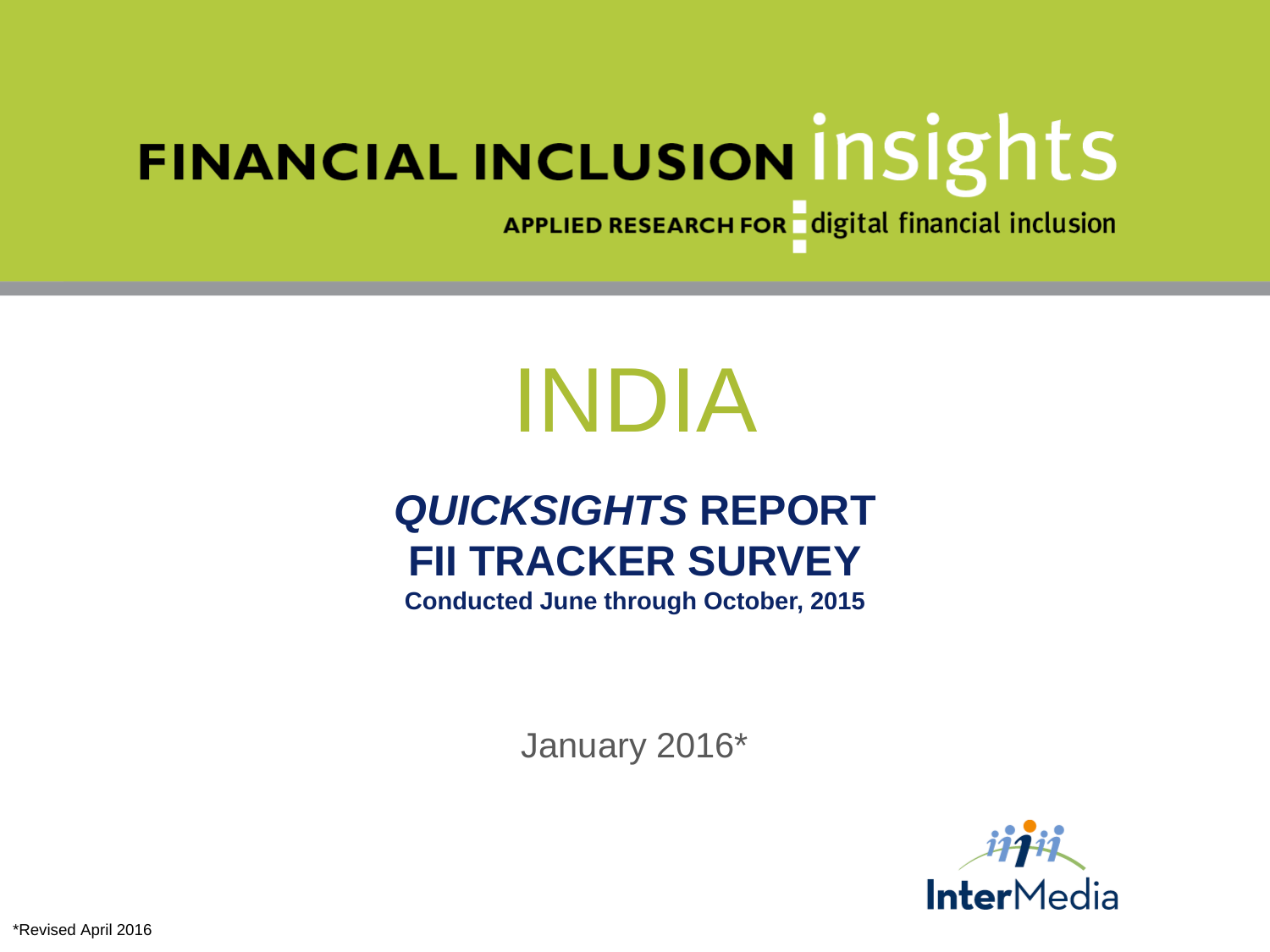APPLIED RESEARCH FOR digital financial inclusion

# **KEY DEFINITIONS**

- **Access** –Access to a bank, NBFI or mobile money account; those with access have used the services either via their own account or via the account of another person.
- **Active account holder** An individual who has a registered financial services account and has used it in the last 90 days.
- **Advanced use**  The use of a financial account for services other than basic or P2P services. (For the purposes of this study, in the case of mobile money, airtime top-ups are not considered an advanced use.)
- **Basic use** The use of an account to cash-in (deposit) or cash-out (withdraw), or conduct account maintenance.
- **DFS access** Access to a DFS account through one's own account or someone else's account.
- **Below the poverty line**  In this particular study, adults living on less than \$2.50 per day, as classified by the Grameen PPI.
- **DFS access** Access to a DFS account through one's own account or someone else's account.
- **Digital financial services (DFS)** Financial services that are provided through an electronic platform (mobile phones, electronic cards, the internet, etc.).
- Financial inclusion For the purposes of this report, financial inclusion is defined as having an account with an institution that provides a full-suite of financial services and comes under some form of government regulation. Services include: savings, money transfers, insurance or investment.
- **Full-service nonbank financial institution** Financial institution that offers its customers at least one of the following services: savings, money transfers, insurance or investment.
- **Grameen Progress out of Poverty Index (PPI)**  A poverty measurement tool from the Grameen Foundation wherein a set of countryspecific questions are used to compute the likelihood that a household is living below the poverty line.
- Microfinance institution (MFI) An organization that offers financial services to low-income populations. Almost all give loans to their members, and many offer insurance, deposit and other services
- **Mobile money (MM)** A service in which a mobile phone is used to access financial services.
- **Nonbank financial institution (NBFI)** A financial organization that is not formally licensed as a bank or a mobile money provider, but whose activities are regulated by the central bank or another regulatory body within the respective country. Such financial institutions in India may include microfinance institutions (MFI), post office banks and savings\lending groups.
- **Post office bank –** A government-run bank that operates through local post offices.
- **Unregistered/OTC user** An individual who has ever used a bank, NBFI or mobile money services without a registered account of their own, including a mobile money agent's account or the account of a family member or neighbor. In India, this primarily refers to unregistered use of mobile money services.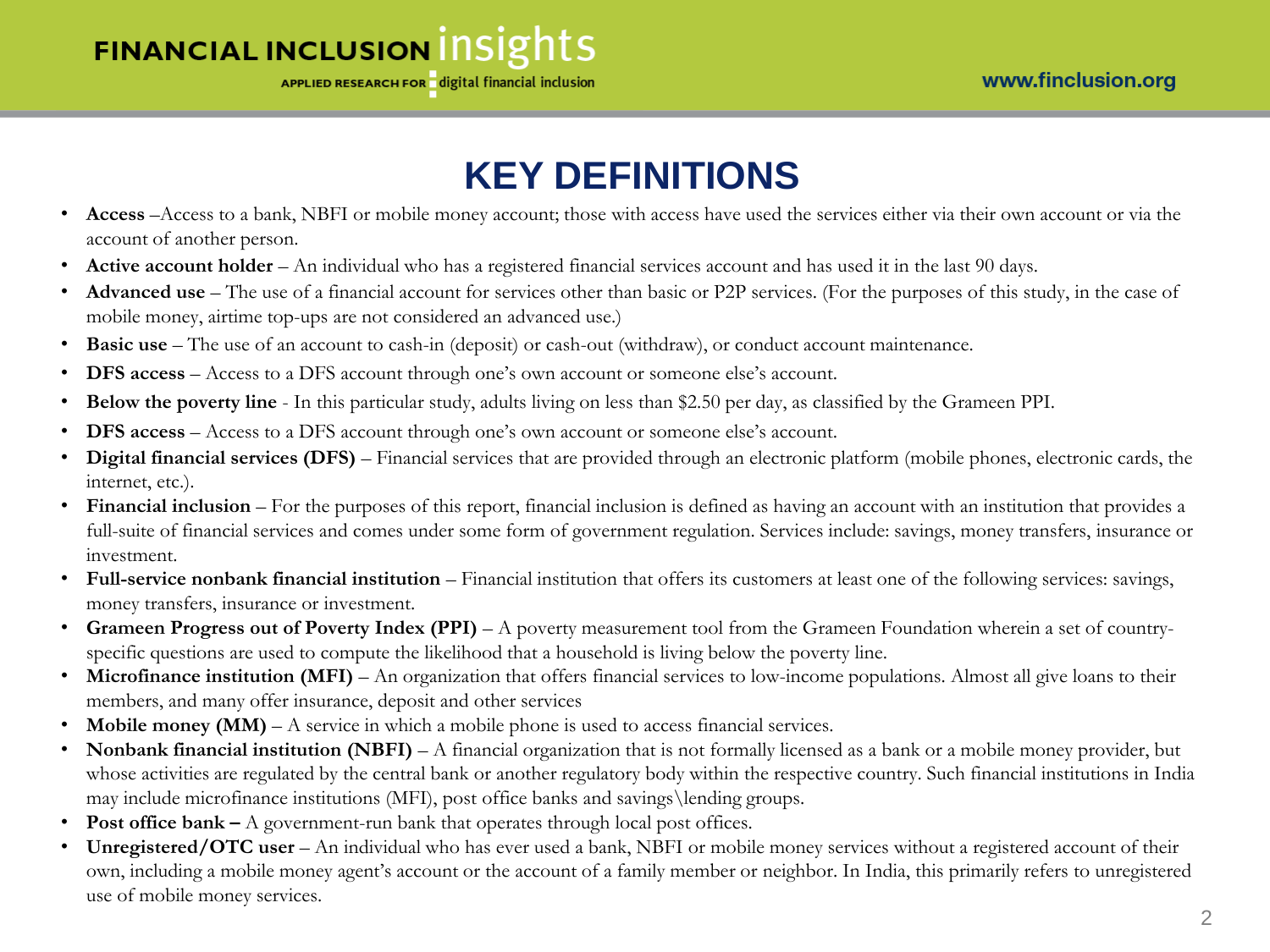#### **INDIA**

#### **Notable statistics**

- **Significant increases in bank account ownership and access suggest the government's PMJDY initiative is achieving great success.**
	- o March 2016 estimates from the Pradhan Mantri Jan-Dhan Yojana's (PMJDY) initiative showed 100 percent of Indian households had a bank account (<http://pmjdy.gov.in/account>).
	- o As a measure of individuals, rather than households, the FII program found that bank account ownership increased from 52 percent in mid-2014 to 63 percent by mid-2015.
- **The number of active bank account holders increased dramatically between 2014 and 2015.**
	- o Active bank account holders (those using their registered accounts in the past 90 days) increased from 29 percent in 2014 to 42 percent in 2015, and has nearly doubled for lower income and rural populations.
	- o The increase in active bank account holders mirrored the increase in bank account holders, both increases likely the result of the PMJDY initiative.
- **Mobile money use and awareness remains low.**
	- o Mobile money awareness is at 10 percent and use is at just 0.5 percent.
	- o As of August 2015, licenses for payment banks had been issued by the Indian central bank. Some observers expect these to help spur mobile money growth. Survey fieldwork concluded before these changes could have any potential market impact.



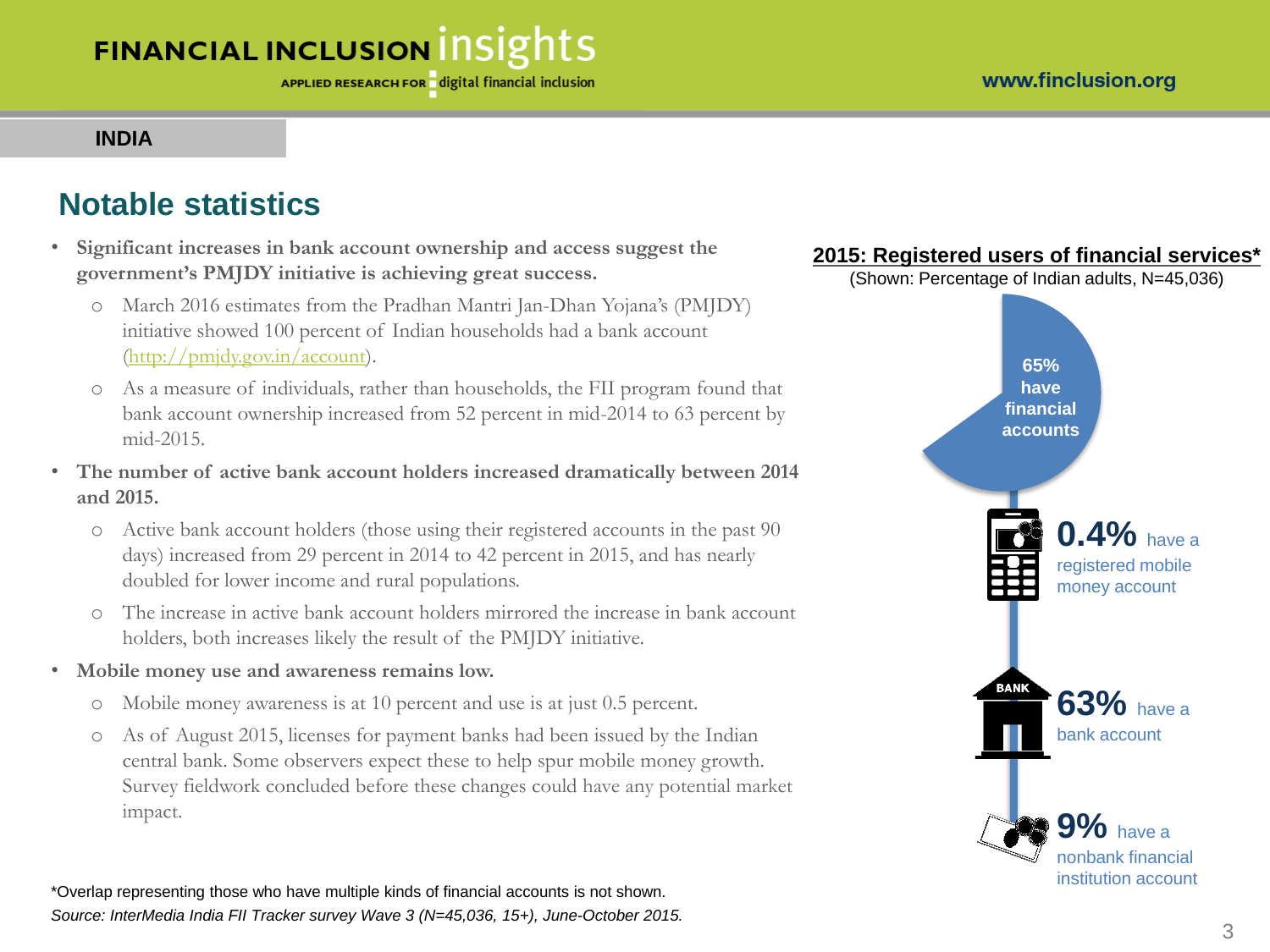

**INDIA**

#### **At-a-glance: Bank account access and use continues to grow year over year**



Types of account ownership are not mutually exclusive. \*Used the account in the last 90 days

*Source: InterMedia India FII Tracker surveys Wave 1 (N=45,024, 15+), October 2013-January 2014; Wave 2 (N=45,087, 15+), September-December 2014; Wave 3 (N=45,036, 15+), June-October 2015.*

www.finclusion.org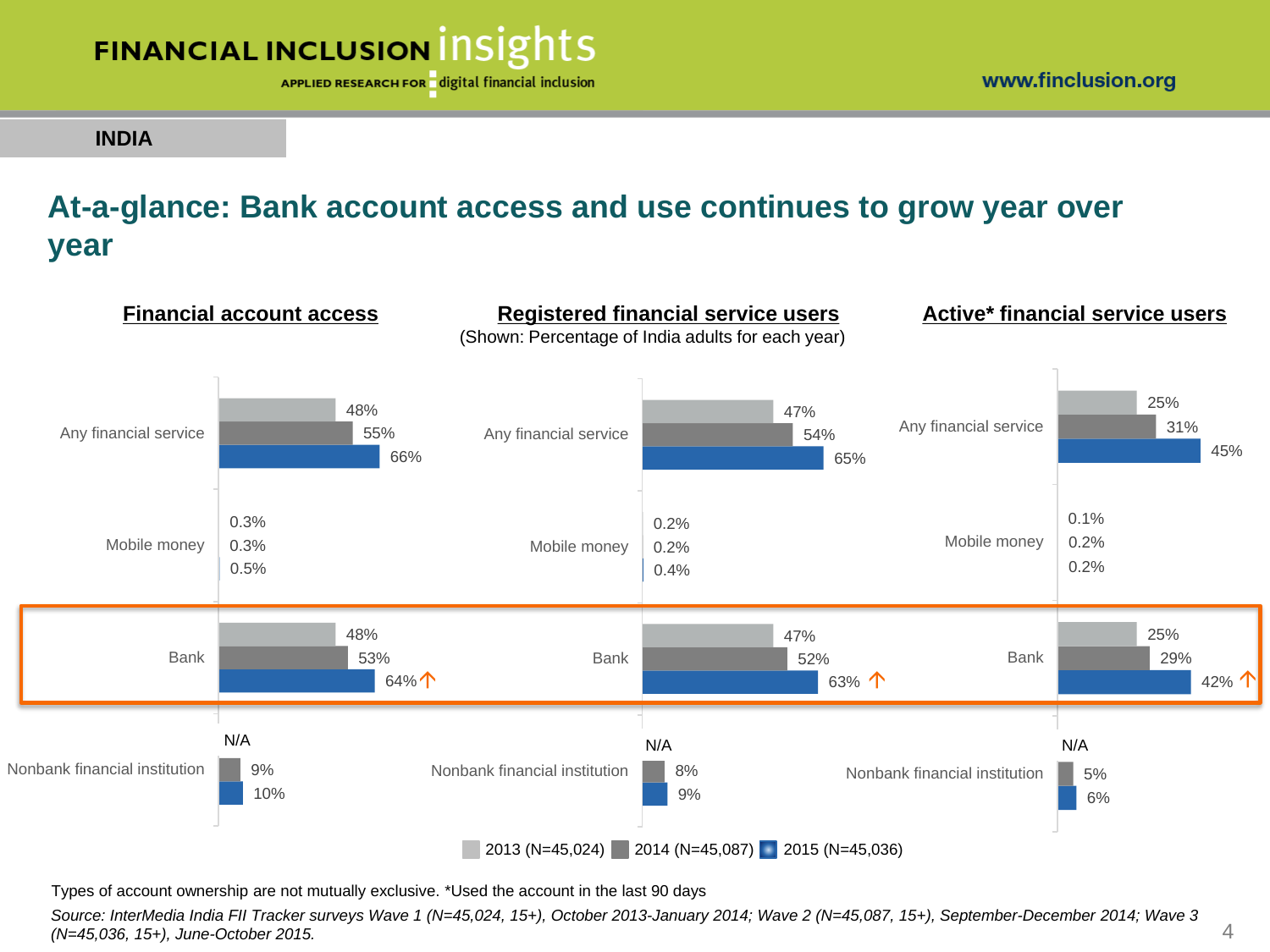APPLIED RESEARCH FOR digital financial inclusion

**INDIA**

#### **FII India Tracker Survey details**

#### Survey Summary

- Annual, nationally representative survey  $(N=45,036)$  of Indian adults aged 15+
- Face-to-face interviews lasting, on average, 49 minutes
- Third survey (wave 3) conducted from  $6/3/2015$  to  $10/4/2015$
- Tracks trends and market developments in DFS based on the information gathered in the first survey, conducted in 2013, and second survey conducted in 2014

#### Data Collection

- Basic demographics and poverty measurement (Grameen Progress Out of Poverty Index)
- Access/use of mobile devices
- Access/use of mobile money
- Access/use of formal financial services (e.g., bank accounts)
- Access/use of semi-formal and informal financial services (e.g., MFIs, cooperatives, village savings groups)
- Financial literacy and preparedness
- General financial behaviors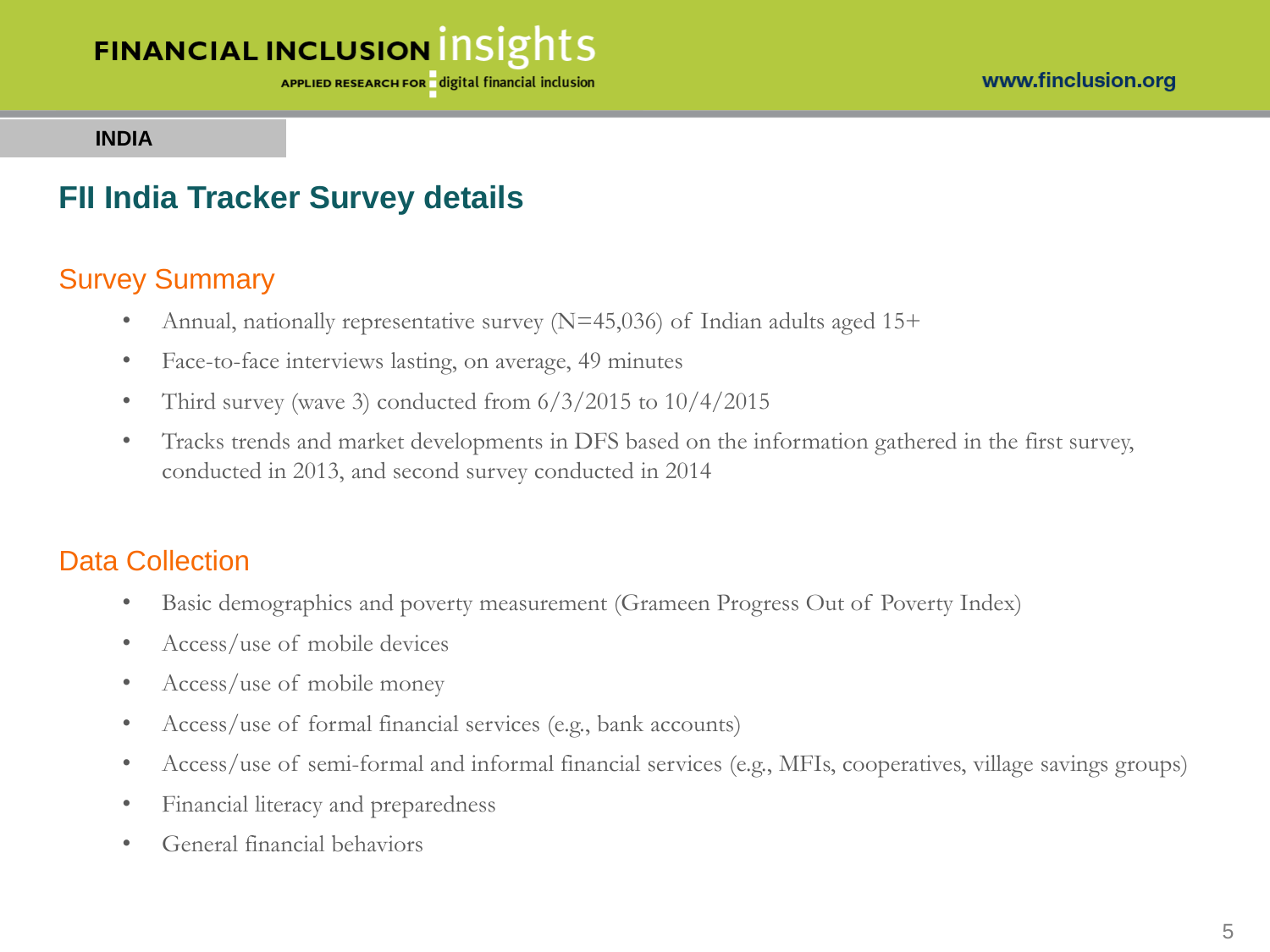APPLIED RESEARCH FOR digital financial inclusion

www.finclusion.org

**INDIA**

#### **Survey demographics**

|                                      | % of survey |                       | % of survey |
|--------------------------------------|-------------|-----------------------|-------------|
| Gender                               |             | Age                   |             |
| Male                                 | 51%         | $15 - 24$             | 28%         |
| Female                               | 49%         | 25-34                 | 23%         |
| Geography                            |             | $35 - 44$             | 19%         |
| Urban                                | 33%         | 45-54                 | 13%         |
| Rural                                | 67%         | $55+$                 | 17%         |
| Income                               |             | Aptitude              |             |
| Above the \$2.50/day<br>poverty line | 22%         | <b>Basic literacy</b> | 66%         |
| Below the \$2.50/day<br>poverty line | 78%         | <b>Basic numeracy</b> | 95%         |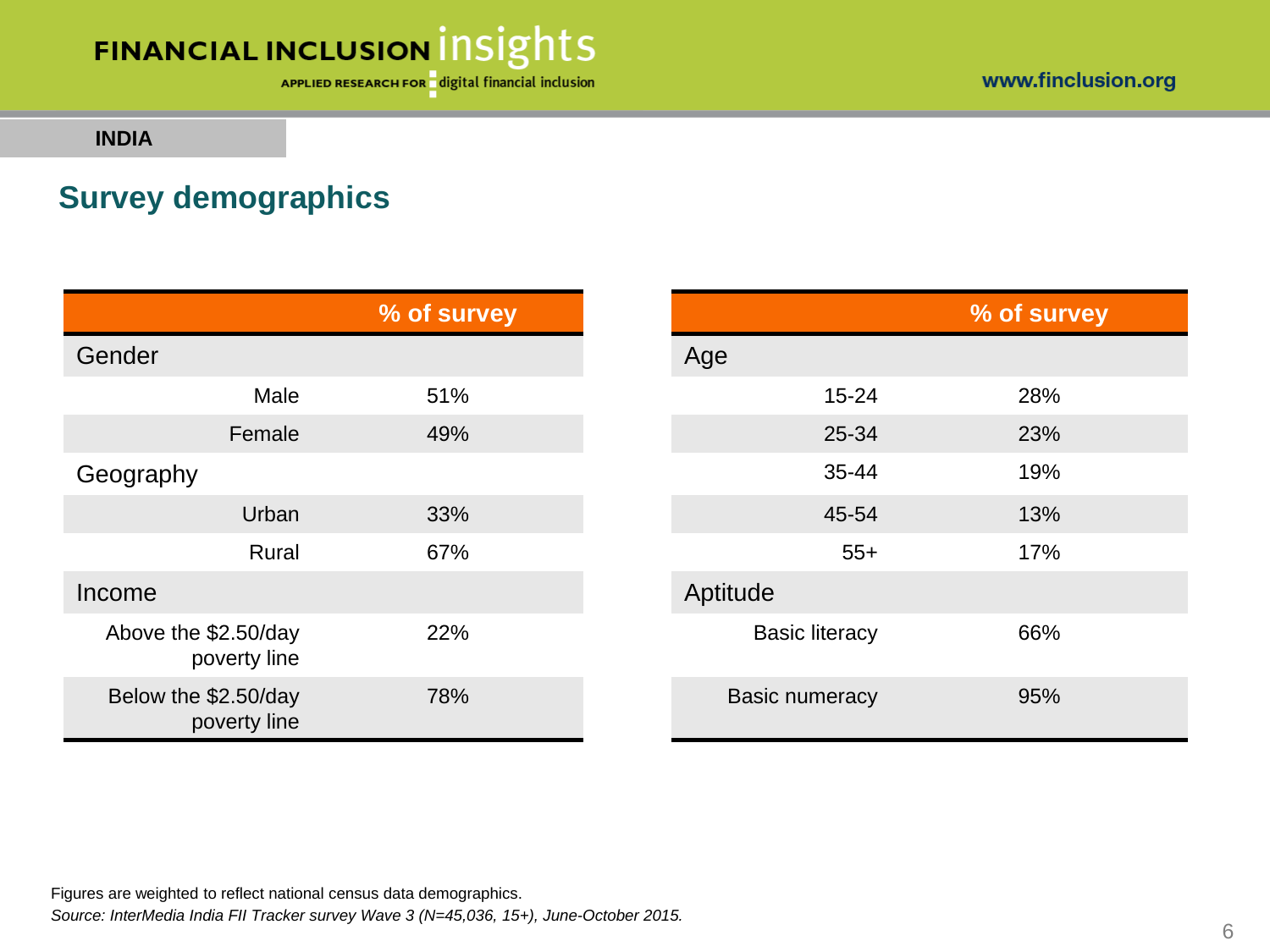

**INDIA**

#### **Bank account access rose again over previous growth while mobile money, NBFI usage remained static**



Types of accounts are not mutually exclusive.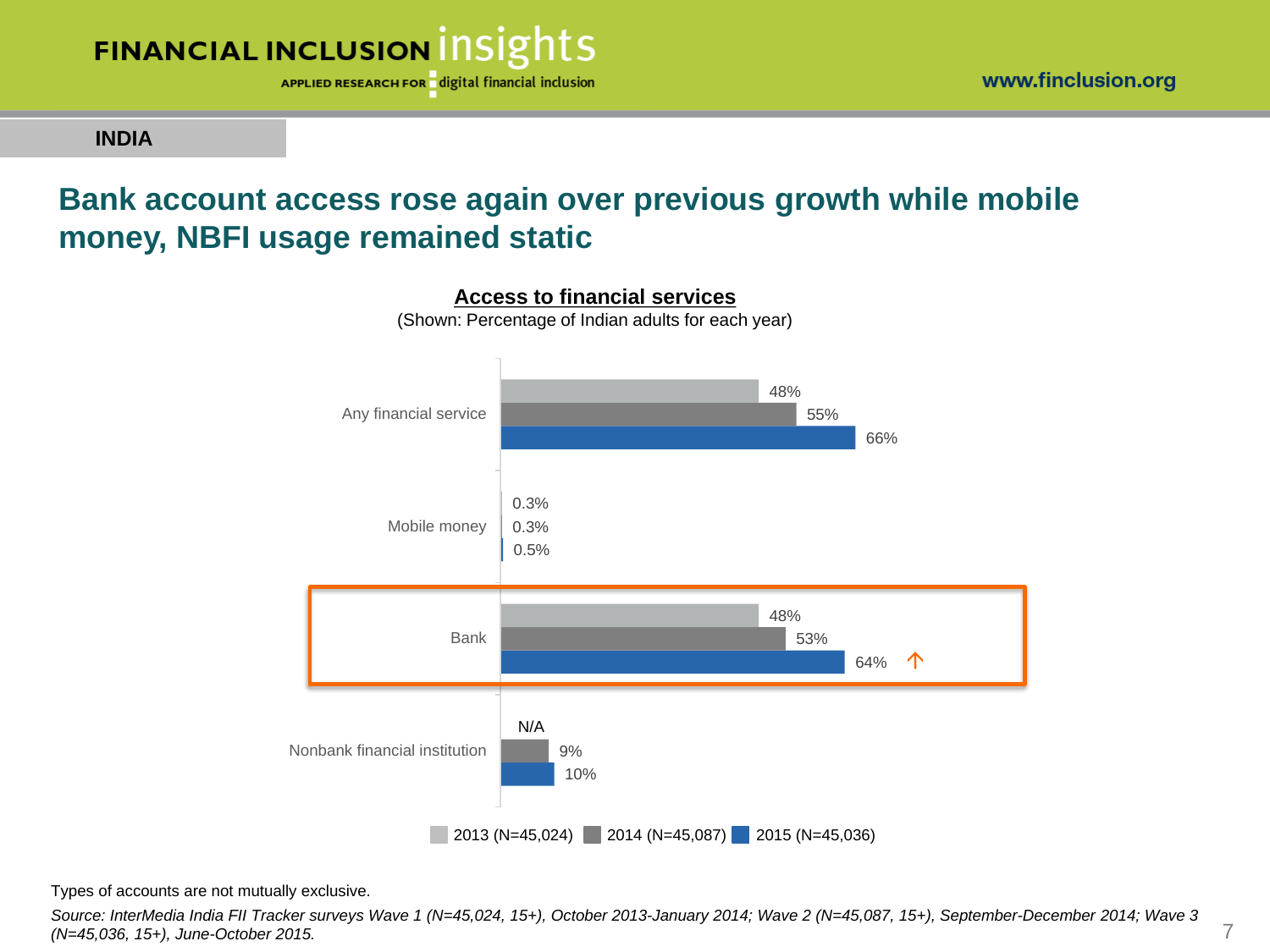

**INDIA**

#### **Two-thirds of adults now have a bank account in their name, up from 2014 and 2013**



**Registered financial service users**

(Shown: Percentage of Indian adults for each year)

Types of accounts are not mutually exclusive.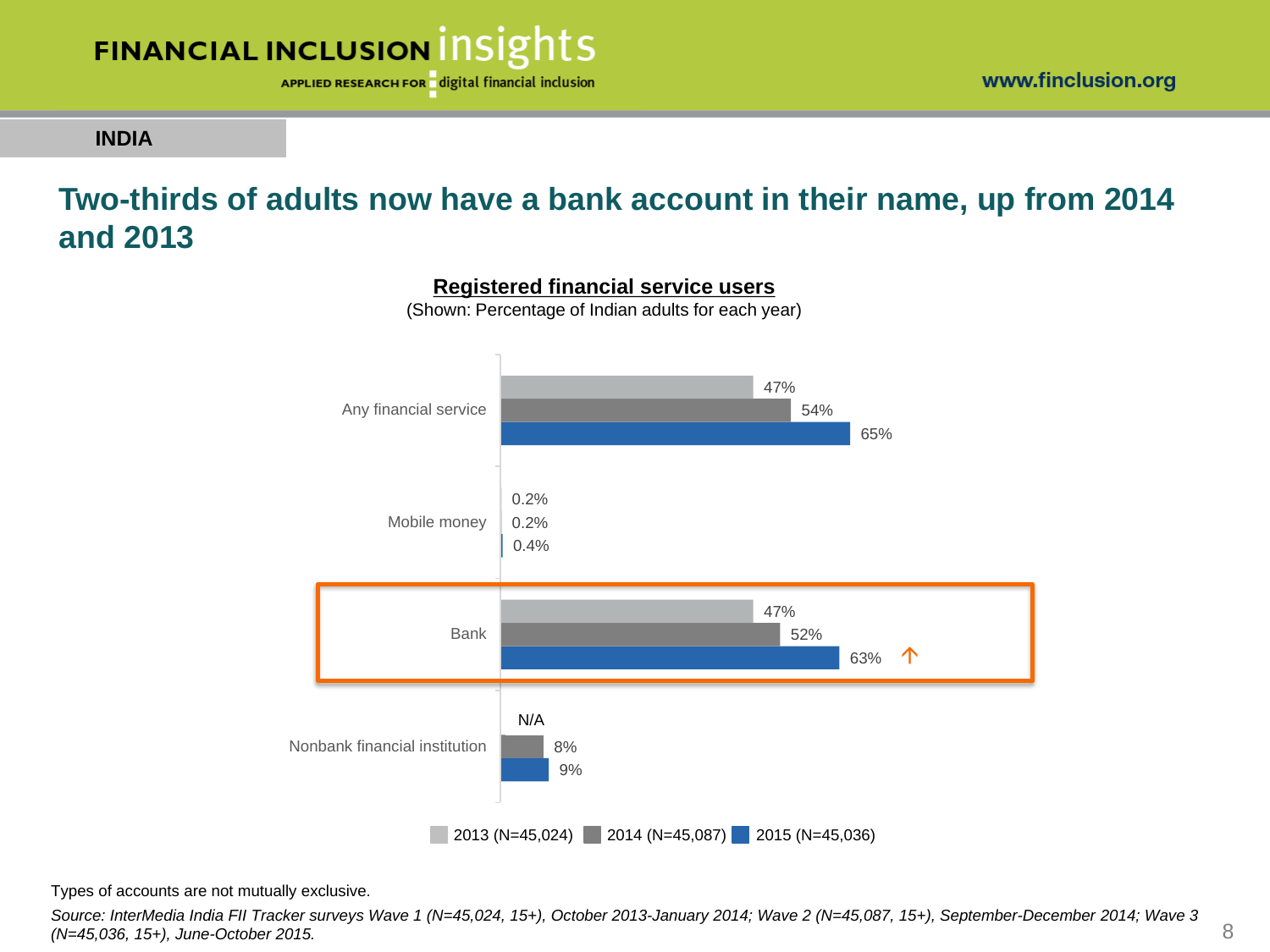

**INDIA**

#### **Active bank account use is on the rise vs. previous years**



\*A registered account used in the last 90 days. Types of accounts are not mutually exclusive.

*Source: InterMedia India FII Tracker surveys Wave 1 (N=45,024, 15+), October 2013-January 2014; Wave 2 (N=45,087, 15+), September-December 2014; Wave 3 (N=45,036, 15+), June-October 2015.*

www.finclusion.org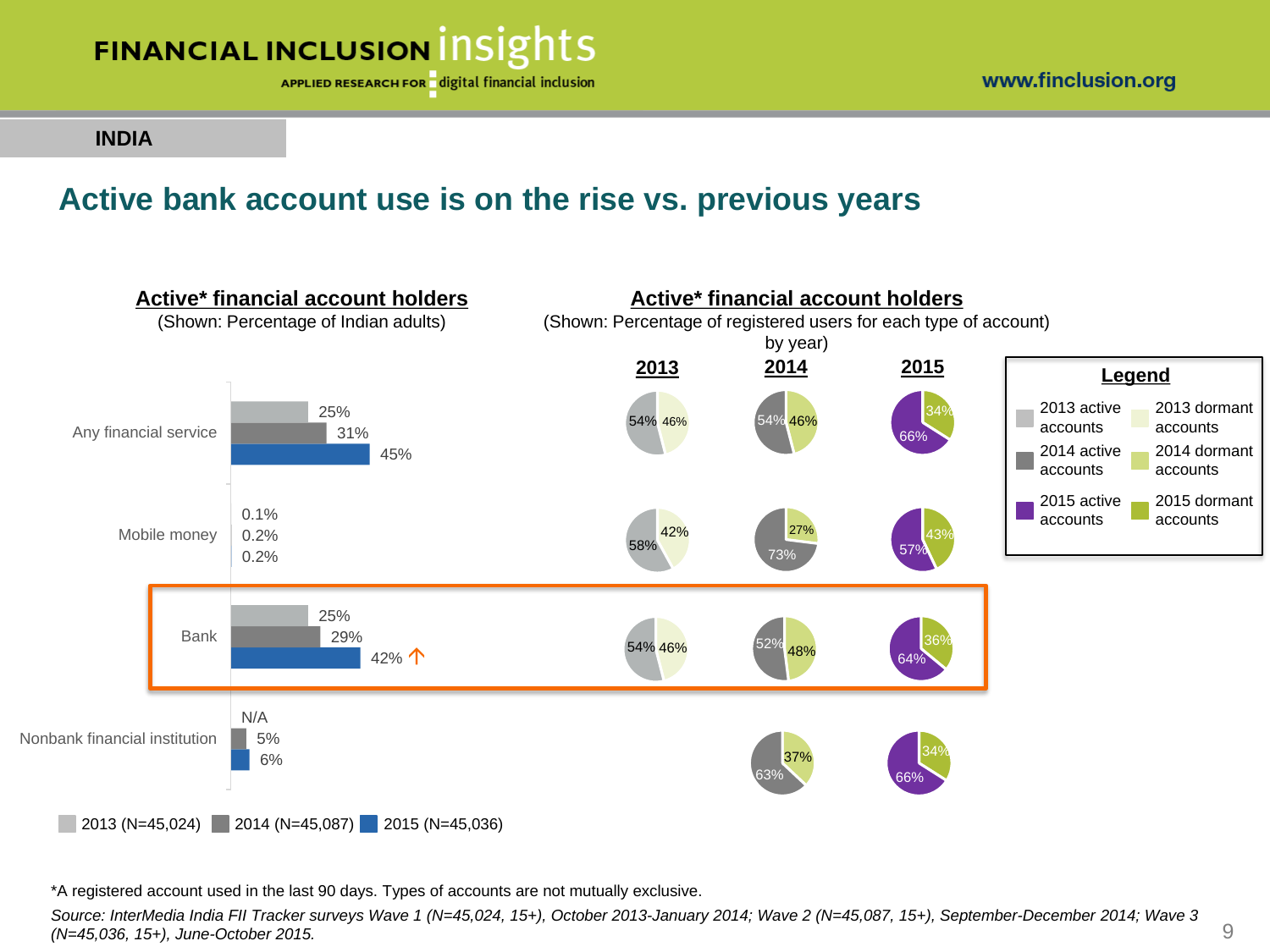

www.finclusion.org

#### **INDIA**

#### **The greatest disparity in active account use is by poverty level; NBFI active account use is comparable across all demographics**



Types of accounts are not mutually exclusive.

*Source: InterMedia India FII Tracker survey Wave 3 (N=45,036, 15+), June-October 2015.*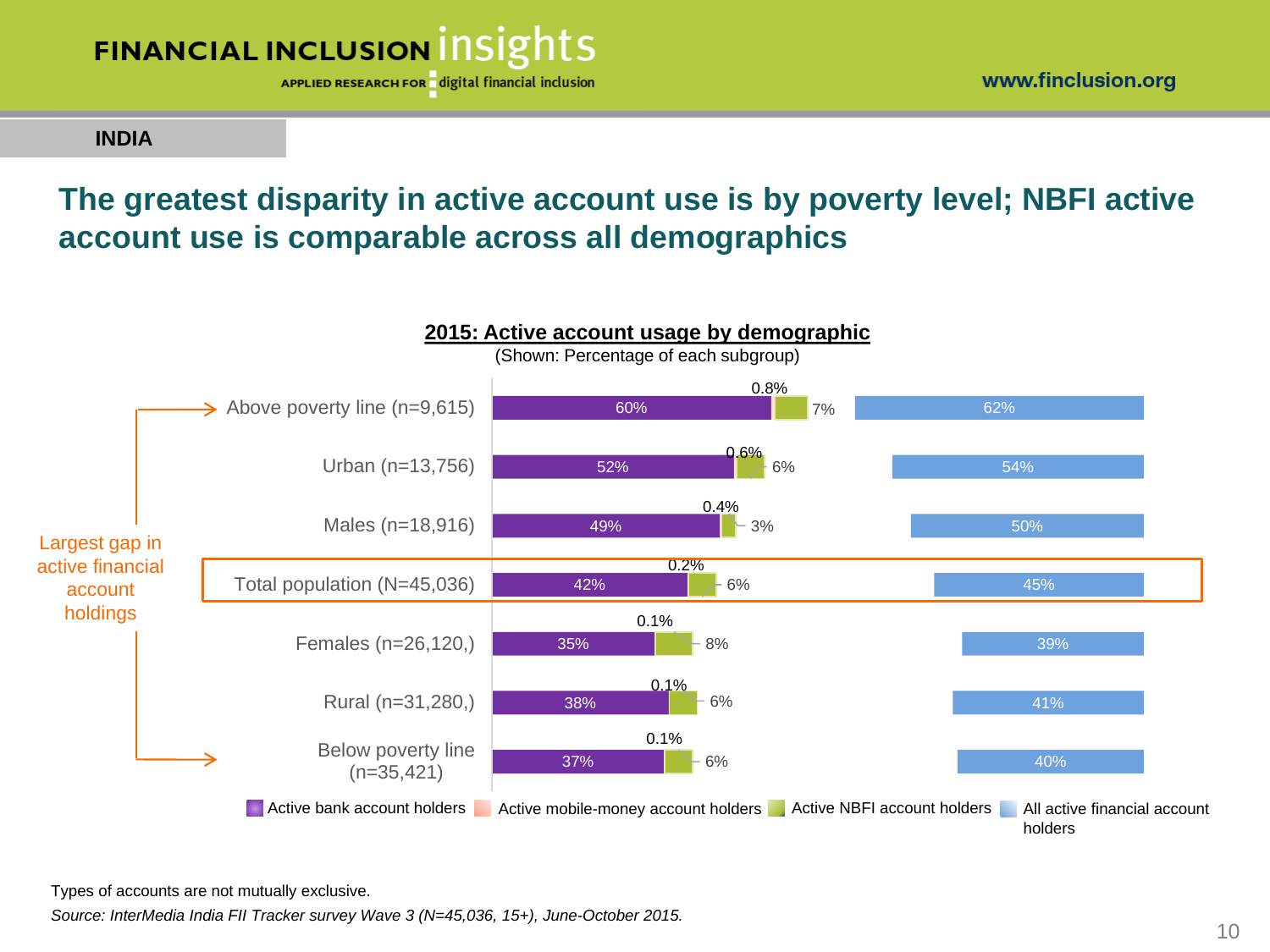

**INDIA**

#### **More adults know of a bank point of service (POS) within 1 km of where they live than they do of mobile money (MM) agents or any NBFI locations**



Less than 1 km from home 1-5 kms from home More than 5 kms from home Don't know

*Source: InterMedia India FII Tracker survey Wave 3 (N=45,036, 15+), June-October 2015.*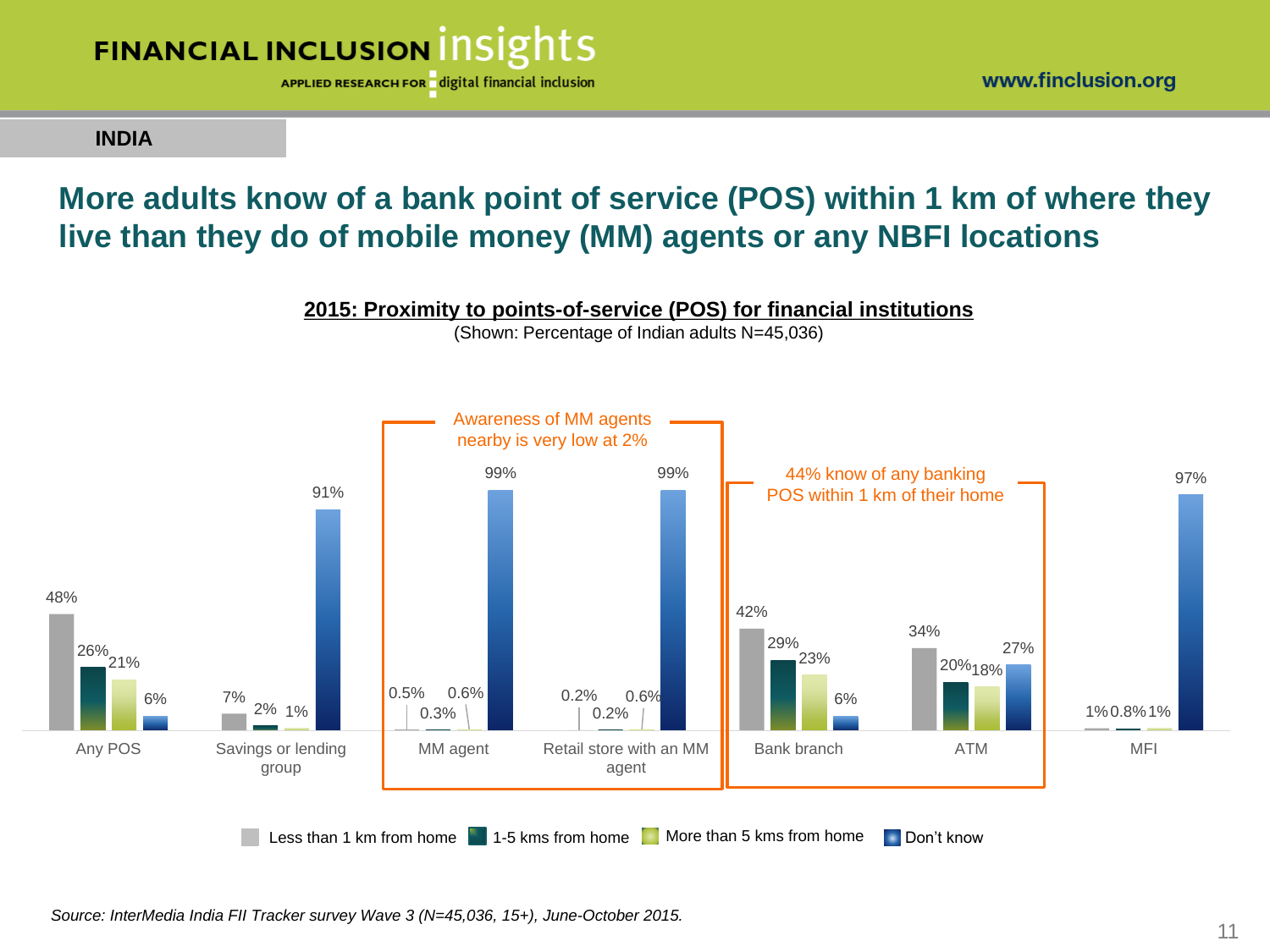APPLIED RESEARCH FOR digital financial inclusion

**INDIA**

#### **Low awareness of mobile money and low SIM-card ownership remain potential barriers to using mobile phones as a platform for access to financial services**



\*Identification documents (ID) necessary for registering a mobile money or a bank account include one of the following: an Aadhaar card, PAN card, passport, voter's card, driver's license, employee ID, birth certificate, ration card or school ID.

*Source: InterMedia India FII Tracker surveys Wave 1 (N=45,024, 15+), October 2013-January 2014; Wave 2 (N=45,087, 15+), September-December 2014; Wave 3 (N=45,036, 15+), June-October 2015.*

12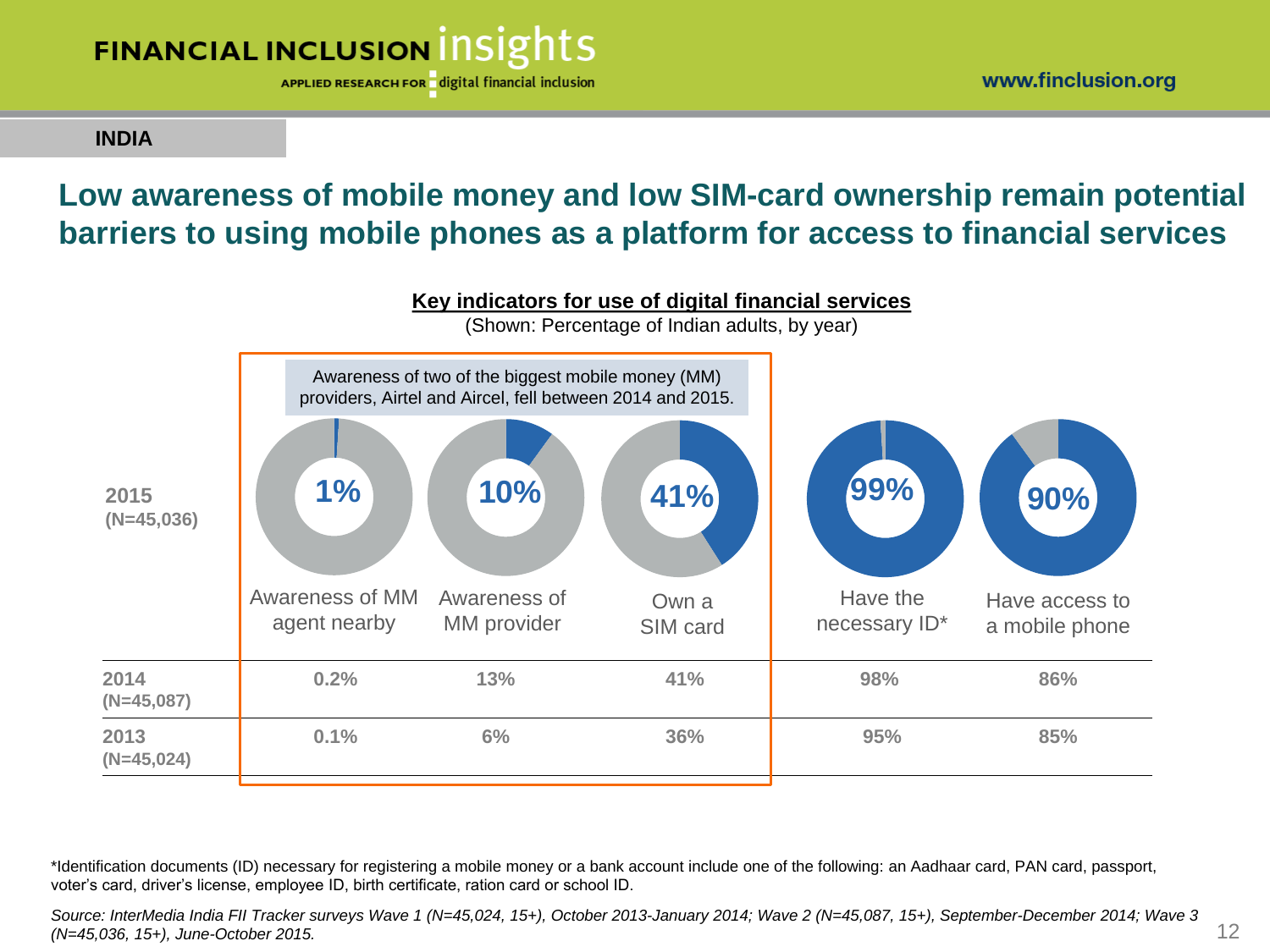

**INDIA**

#### **PMJDY drove year-on-year increases in bank account ownership**



\*PMJDY was launched in August 2014.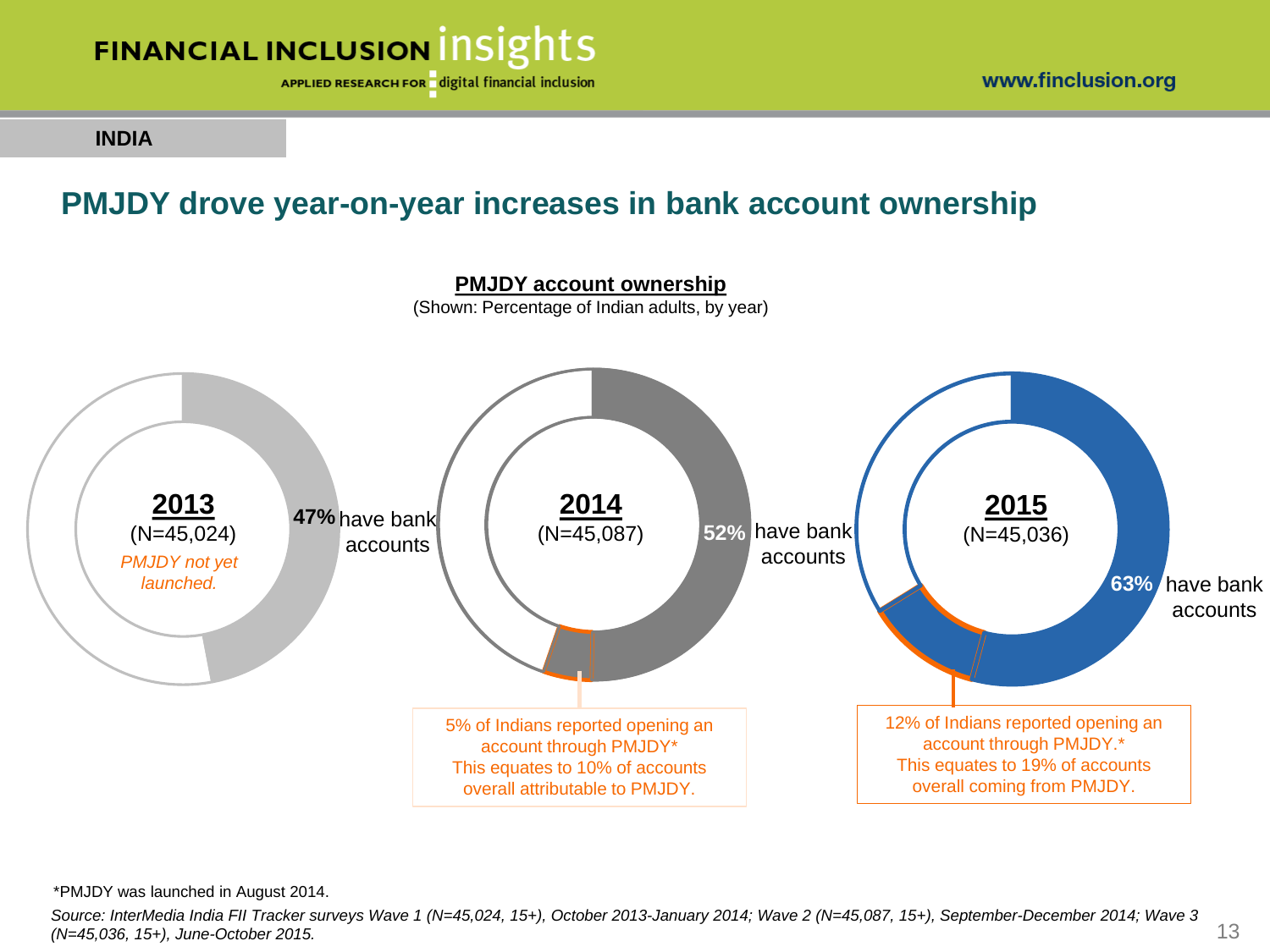

**INDIA**

#### www.finclusion.org

#### **Most bank account users still transact in person; ATM use continues to grow**

**2015: Methods of transacting with bank account**

(Shown: Percentage of bank account users, by year)



 $\blacksquare$  2014 (N=21,501) 2015 (N=26,737)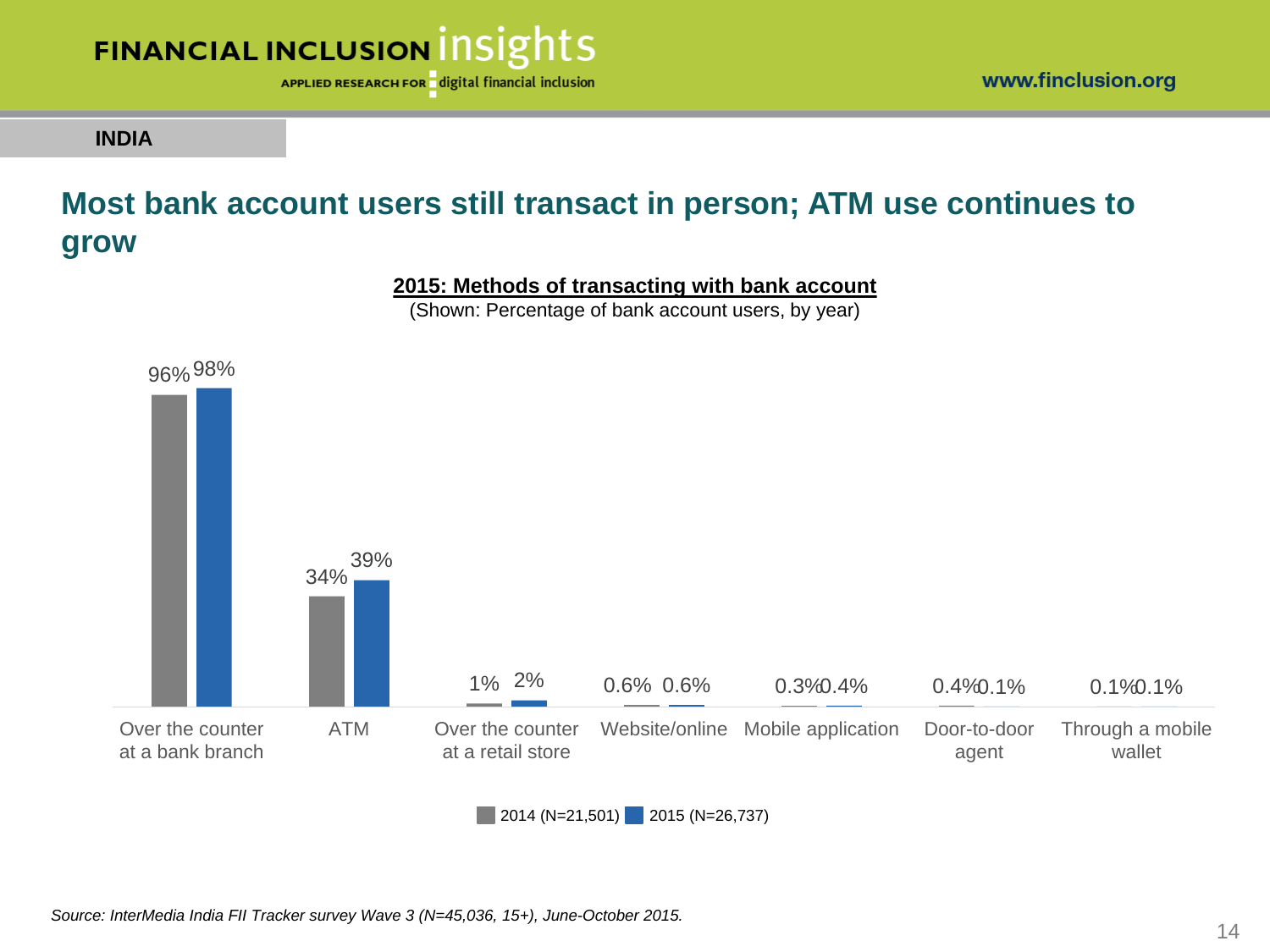APPLIED RESEARCH FOR digital financial inclusion

**INDIA**

#### **Bank account ownership grew across all demographic groups; women continue to show lower levels of active use versus men**





\* Categories are not mutually exclusive.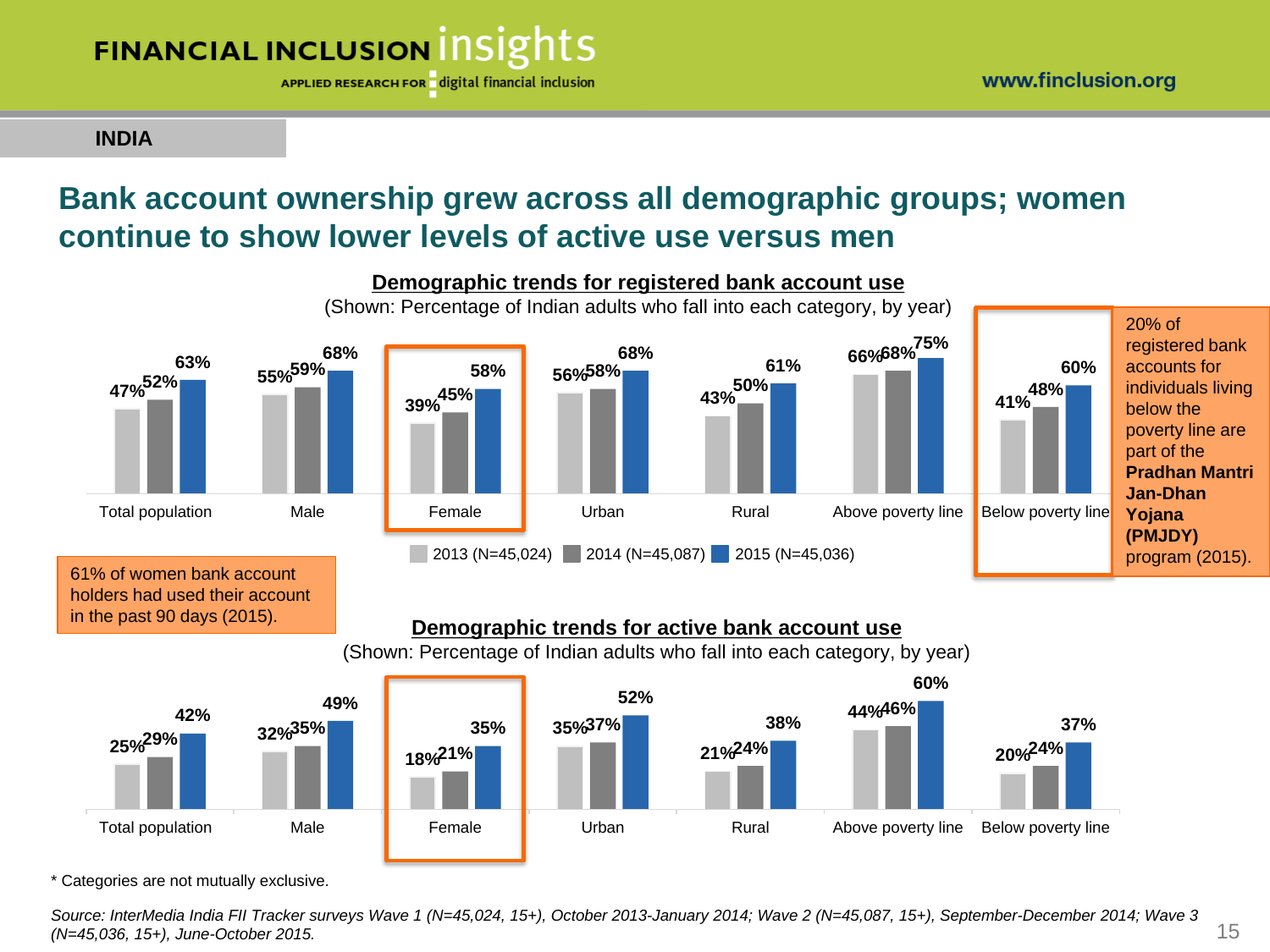

**INDIA**

#### **Bank account activities are primarily basic level, which is consistent with the influx of new bank account users**

**Bank uses, by type**



At least one advanced activity (i.e., bill pay, loan activities) ■ Basic activities and P2P only

Basic activities only (CICO and account management)

\*Used the account in the last 90 days

Due to the changes in the questionnaire some data points may not be directly comparable across years.

*Source: InterMedia India FII Tracker surveys Wave 1 (N=45,024, 15+), October 2013-January 2014; Wave 2 (N=45,087, 15+), September-December 2014; Wave 3 (N=45,036, 15+), June-October 2015.*

www.finclusion.org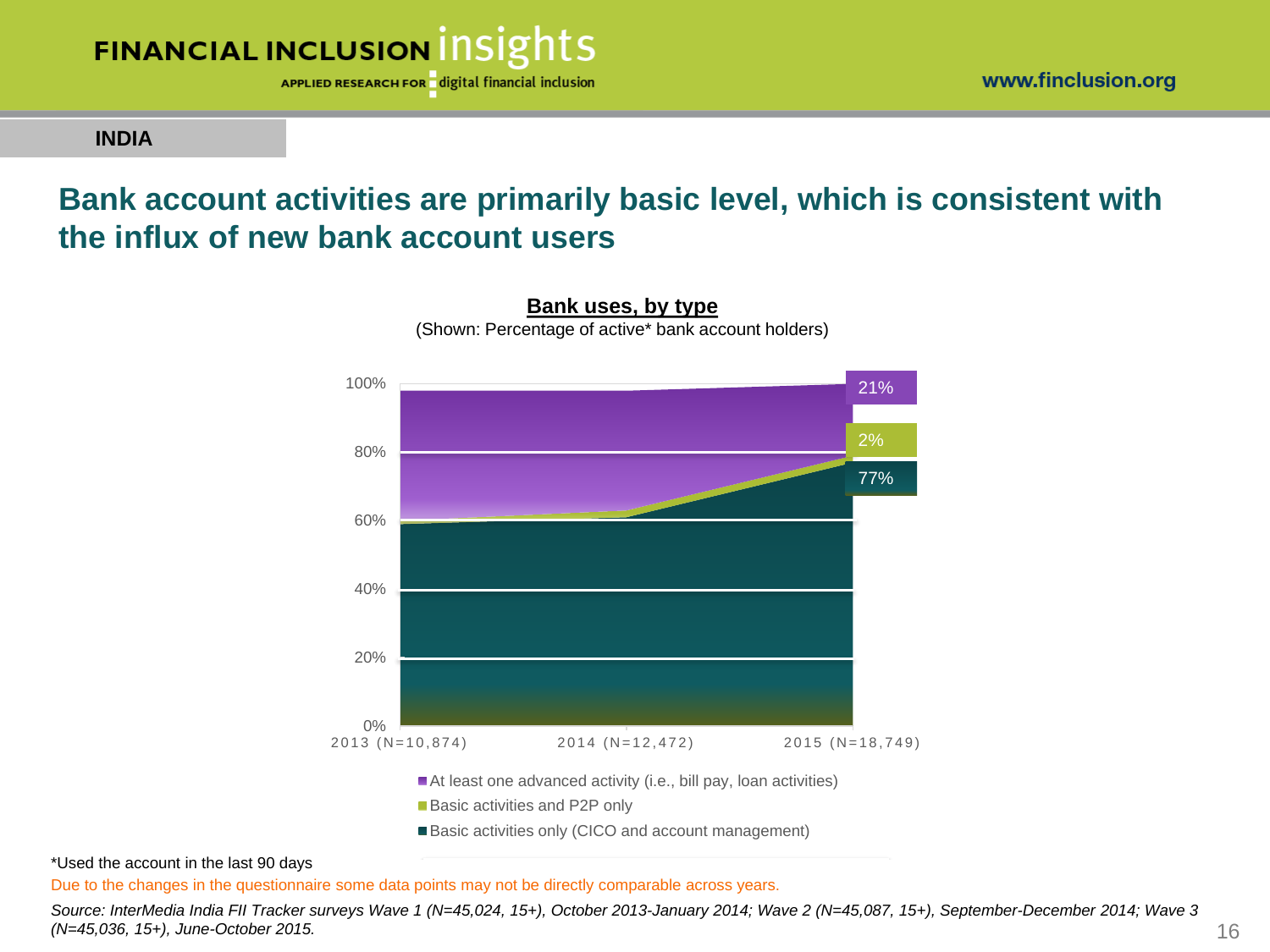

**INDIA**

#### **Few active bank account holders use their accounts for advanced purposes**

21% of active registered users have used at least one advanced function through their account

(vs. 35% in 2014 and 38% in 2013\*)



**2015: Advanced bank account uses**

(Shown: Percentage of active bank account holders, n=18,749)

\*Due to the changes in the questionnaire some data points may not be directly comparable across years. Question allowed for multiple responses.

*Source: InterMedia India FII Tracker survey Wave 3 (N=45,036, 15+), June-October 2015.*

**15%**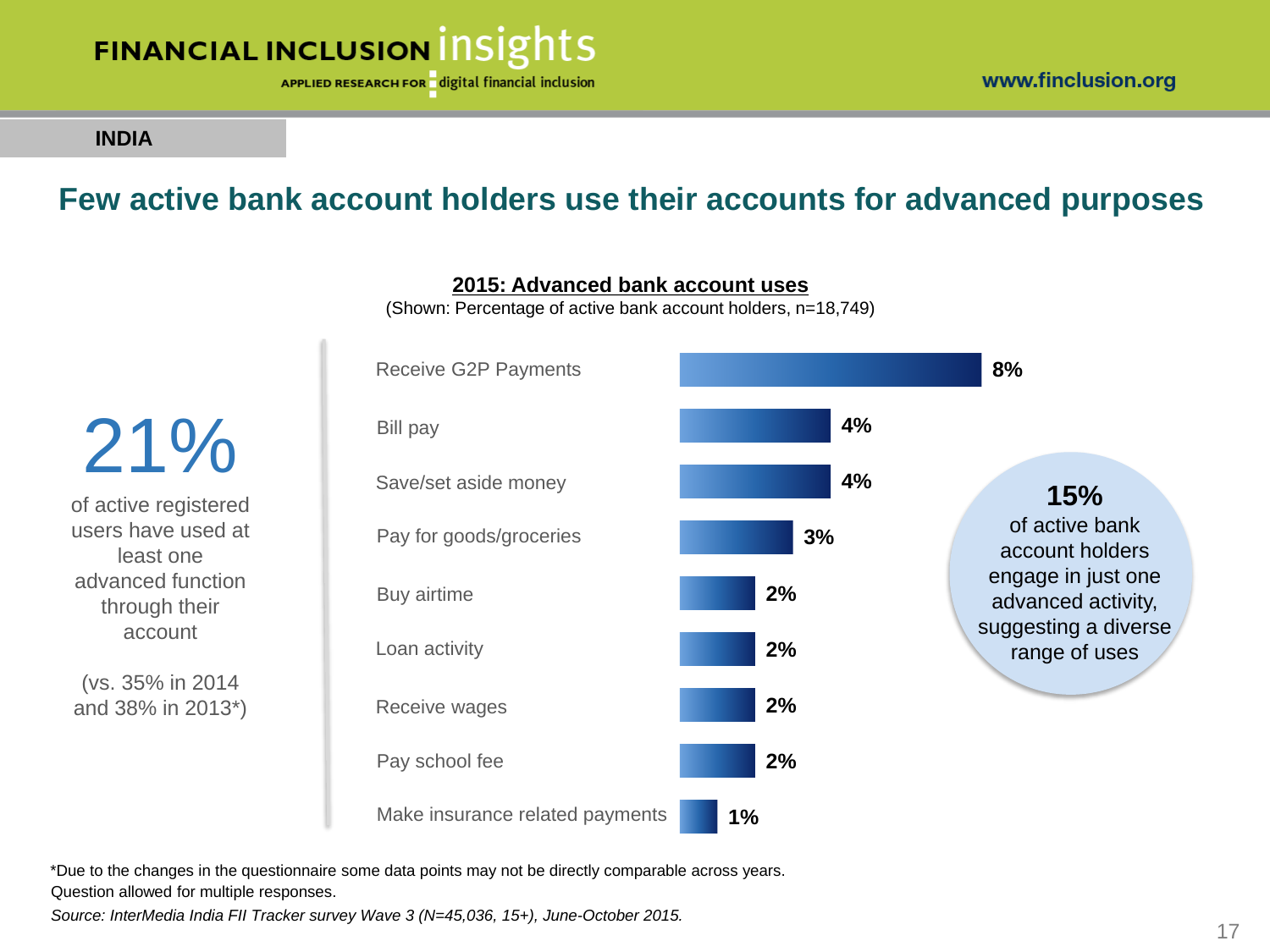

www.finclusion.org

**INDIA**

### **Almost half of all Indians have digital access through a bank**



Digital bank accounts are those that offer at least one of the following options: debit/ATM or credit cards, internet or mobile access, or a digital money transfer capability.

*Source: InterMedia India FII Tracker survey Wave 3 (N=45,036, 15+), June-October 2015.*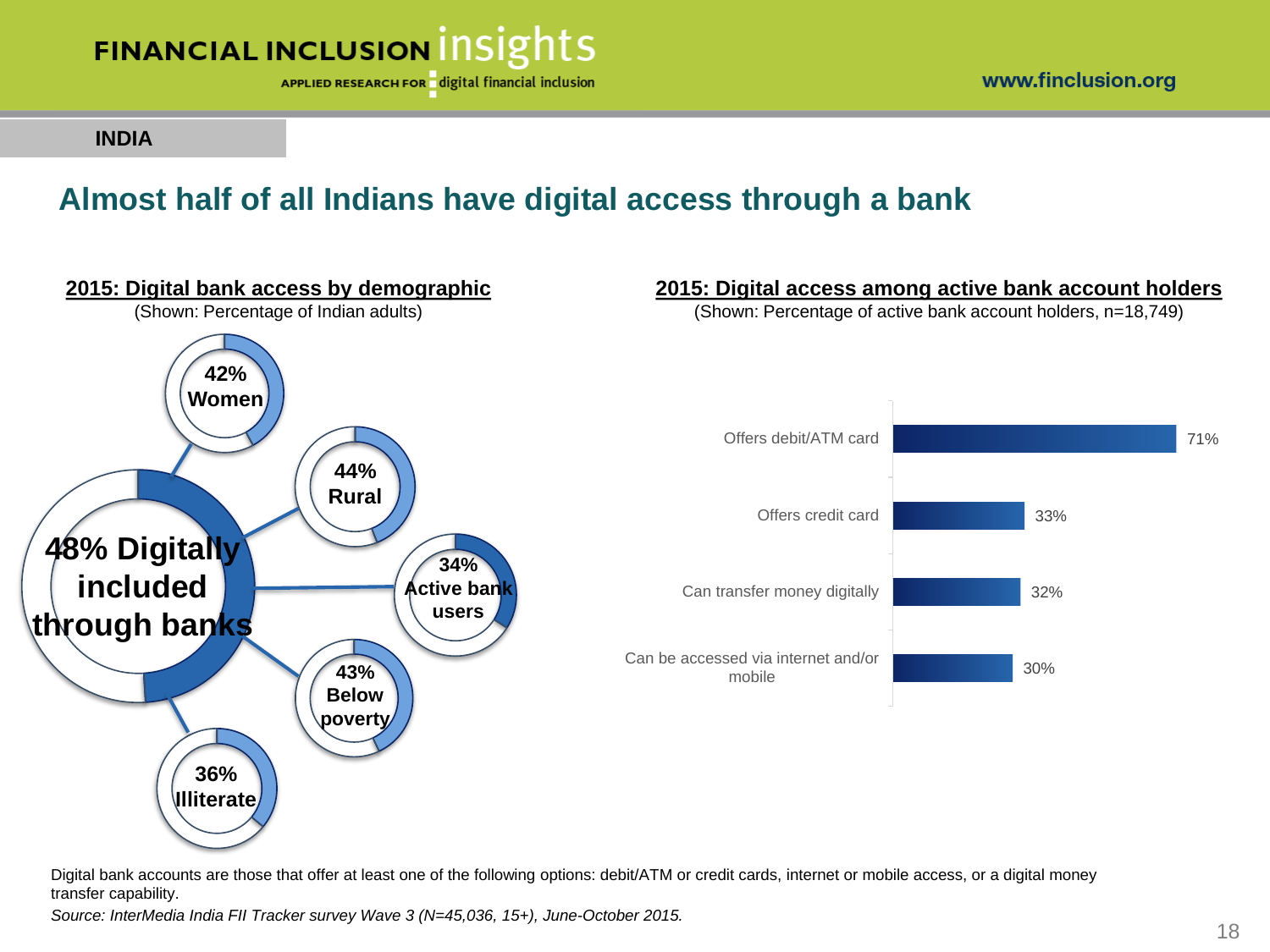



**INDIA**

#### **Nearly half of all adults have digital access to an account**



\*Overlap representing those who have multiple kinds of financial accounts is not shown.

\*\*Digital access to an account means that an individual can access their account via any number of electronic platforms, including debit and credit cards, electronic money transfers, or mobile phones.

*Source: InterMedia India FII Tracker survey Wave 3 (N=45,036, 15+), June-October 2015.*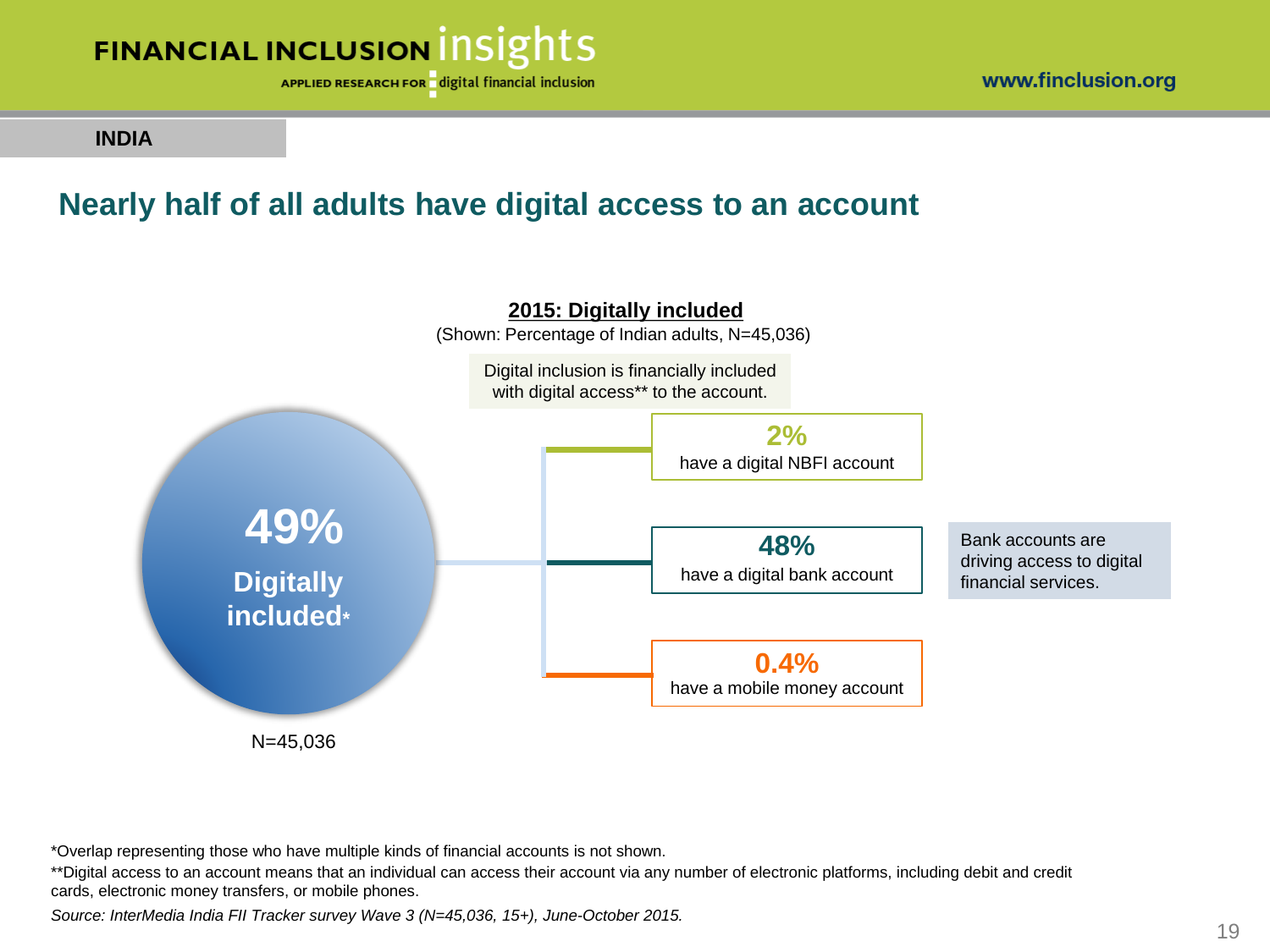

APPLIED RESEARCH FOR digital financial inclusion

**INDIA**

#### **Mobile money awareness and use remain low**



\*Awareness of at least one mobile money provider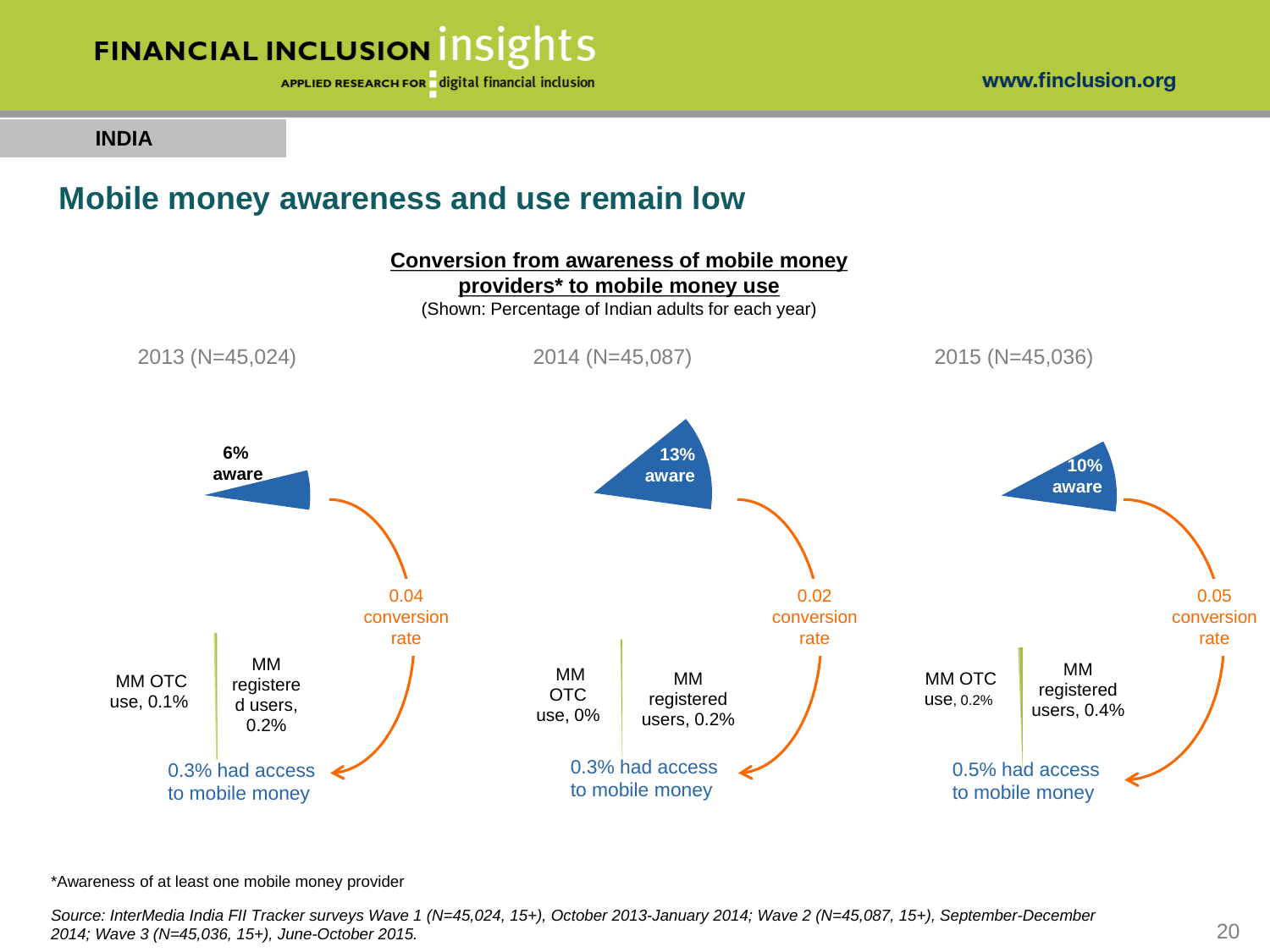APPLIED RESEARCH FOR digital financial inclusion

www.finclusion.org

#### **INDIA**

#### **Active digital stored-value account holders have nearly doubled among below-poverty populations and rural women**

|                                                                                   | 2014   | 2015       | <b>Base Definition</b> |  |
|-----------------------------------------------------------------------------------|--------|------------|------------------------|--|
| <b>Main FSP Indicator</b>                                                         | $\%$   | %          |                        |  |
|                                                                                   | Base n | Base n     |                        |  |
| Adults (15+) who have active digital stored-value accounts                        | 22%    | <b>34%</b> | All adults             |  |
|                                                                                   | 45,087 | 45,036     |                        |  |
|                                                                                   | 17%    | 29%        | All poor               |  |
| Poor adults (15+) who have active digital stored-value accounts                   | 35,511 | 35,421     |                        |  |
|                                                                                   | 12%    | 23%        |                        |  |
| Rural women (15+) who have active digital stored-value accounts                   | 17,759 | 18,027     | All rural females      |  |
| Adults (15+) who have active digital stored-value accounts and use them to access | 9%     | 7%         | All adults             |  |
| other financial services (beyond basic wallet, P2P and bill pay)*                 | 45,087 | 45,036     |                        |  |
| Poor adults (15+) who have active digital stored-value accounts and use them to   | 7%     | 5%         | All poor               |  |
| access other financial services (beyond basic wallet, P2P and bill pay)           | 35,511 | 35,421     |                        |  |
| Rural women (15+) who have active digital stored-value accounts and use them to   | 5%     | 5%         | All rural females      |  |
| access other financial services (beyond basic wallet, P2P and bill pay)           | 17,759 | 18,027     |                        |  |

Digital stored-value accounts: accounts in which a monetary value is represented in a digital electronic format and can be retrieved/transferred by the account owner remotely. For this particular study, DSVAs include a bank account or NBFI account with digital access (a card, online access or a mobile phone application) and a mobile money account.

*Source: InterMedia India FII Tracker surveys Wave 2 (N=45,087, 15+), September-December 2014; Wave 3 (N=45,036, 15+), June-October 2015.*